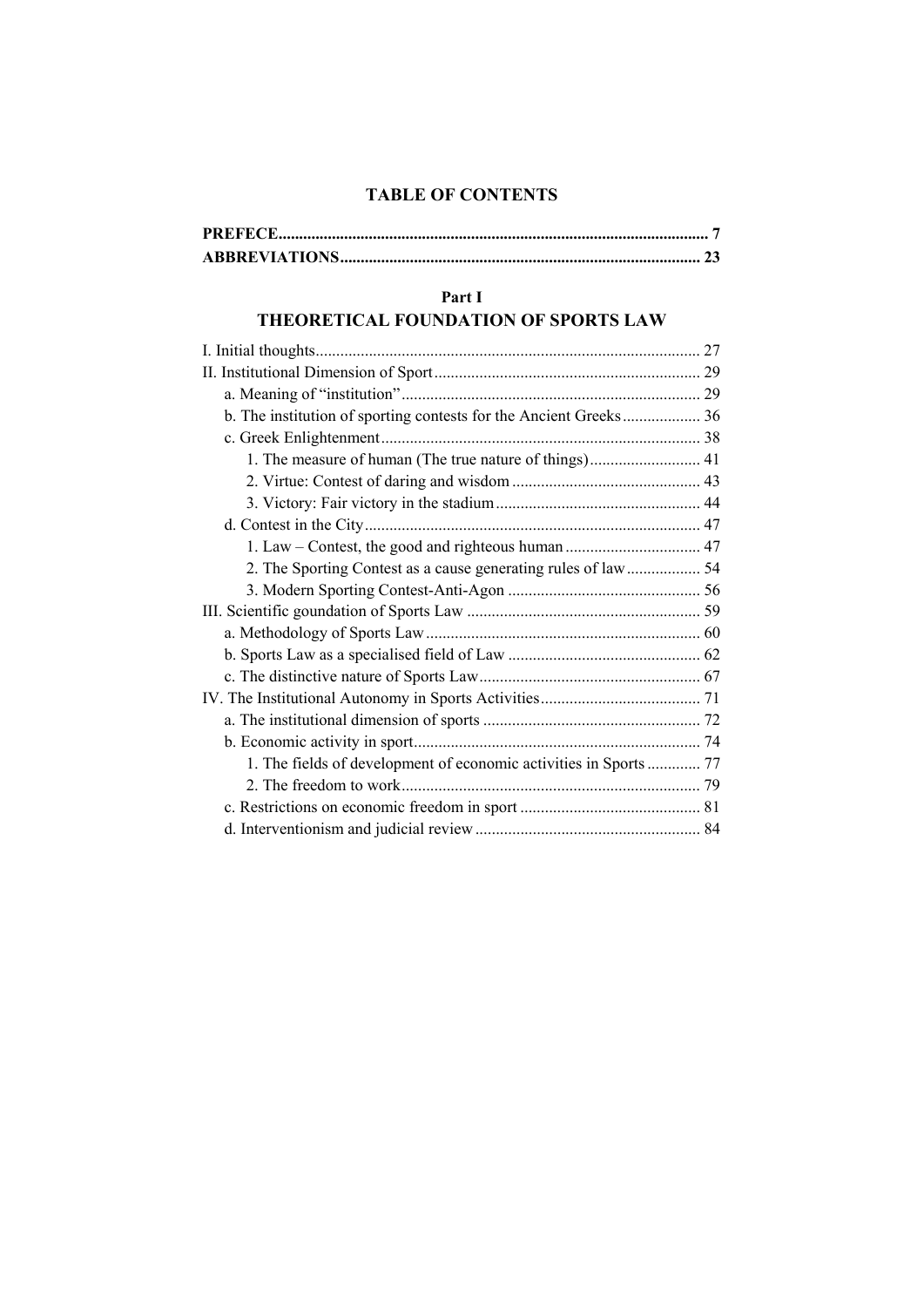#### **Part II SPORTS LAW THEORY**

| a. The organization principle in the physical and athletic   |  |
|--------------------------------------------------------------|--|
|                                                              |  |
|                                                              |  |
|                                                              |  |
|                                                              |  |
|                                                              |  |
|                                                              |  |
|                                                              |  |
|                                                              |  |
|                                                              |  |
|                                                              |  |
|                                                              |  |
|                                                              |  |
|                                                              |  |
|                                                              |  |
|                                                              |  |
| 2. The Lex Specialis Derogat Legi Generali principle  120    |  |
|                                                              |  |
|                                                              |  |
| 1. The Theory of sports organization and legal order 124     |  |
|                                                              |  |
|                                                              |  |
| 1. International sports rules vs. rules of national law  134 |  |
|                                                              |  |
|                                                              |  |
|                                                              |  |
|                                                              |  |
|                                                              |  |
|                                                              |  |
|                                                              |  |
| b. International or "Transnational" Sports Law?  149         |  |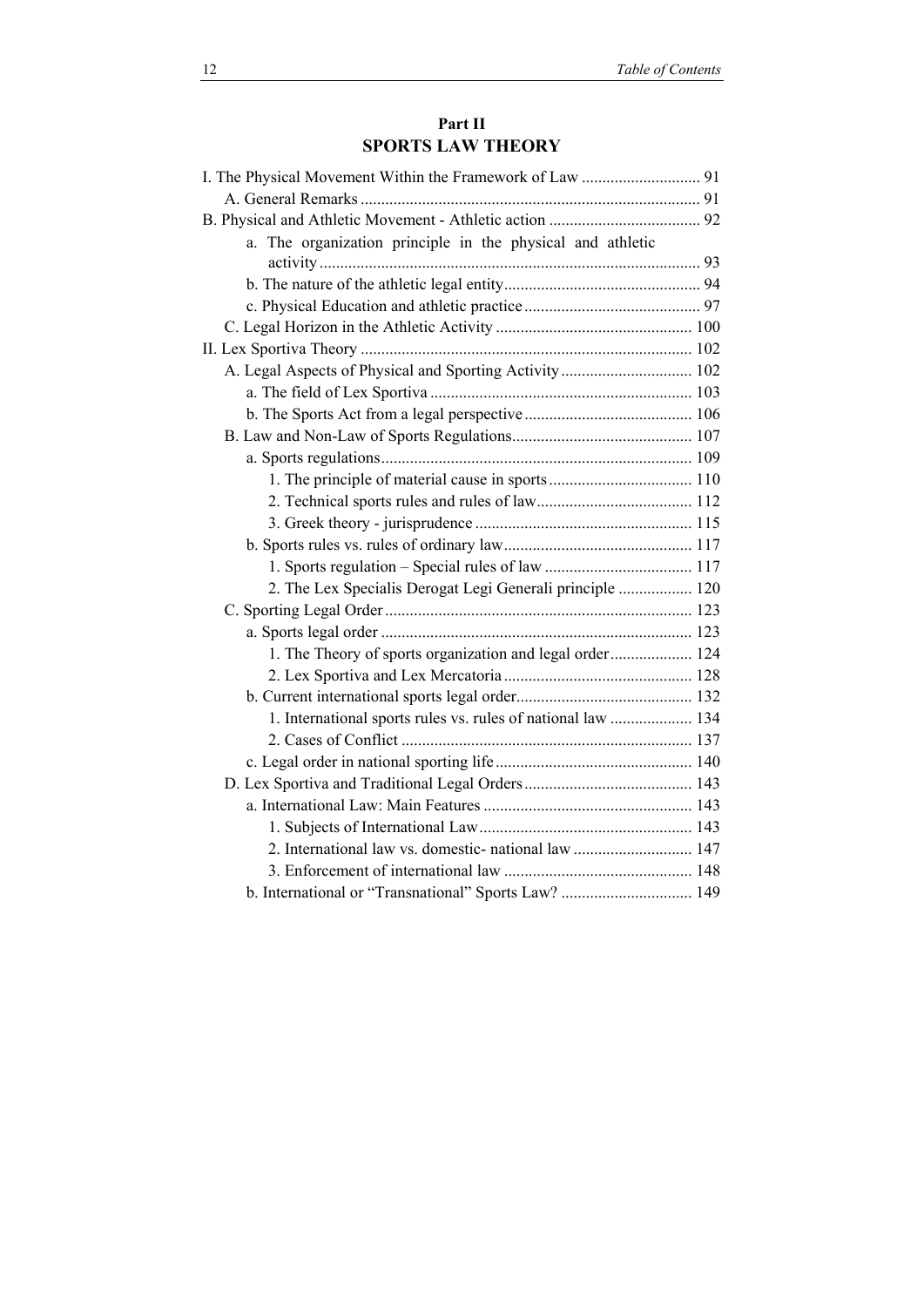| 2. A new species internationalized of sports law 151            |  |
|-----------------------------------------------------------------|--|
| 3. Lex Sportiva: New demands, higher Expectations 151           |  |
|                                                                 |  |
|                                                                 |  |
|                                                                 |  |
|                                                                 |  |
|                                                                 |  |
|                                                                 |  |
|                                                                 |  |
|                                                                 |  |
|                                                                 |  |
|                                                                 |  |
|                                                                 |  |
| 3. Fairness and Openness in Sporting Competitions and           |  |
| Protection of the Physical and Moral Integrity of               |  |
|                                                                 |  |
| 4. Cooperation with third countries and the competent           |  |
|                                                                 |  |
| b. Field of Application of EU Law to Sports Activities 172      |  |
|                                                                 |  |
| 2. Freedom of work - Contracts in sports activities  175        |  |
|                                                                 |  |
| i. Jurisprudence of the European Court of Justice  178          |  |
| ii. Cases law (jurisprudence) of Article 45 TFEU  181           |  |
|                                                                 |  |
| 5. European competition rules and sports activities 183         |  |
| c. Effects of the application of EU law on international sports |  |
|                                                                 |  |
|                                                                 |  |
| C. Lex Sportiva Regulations and European Union Law  192         |  |
| a. The nature of the regulations, particularly in respect of    |  |
|                                                                 |  |
| c. Derogation to the provisions of the rules based on Article   |  |
|                                                                 |  |
|                                                                 |  |
|                                                                 |  |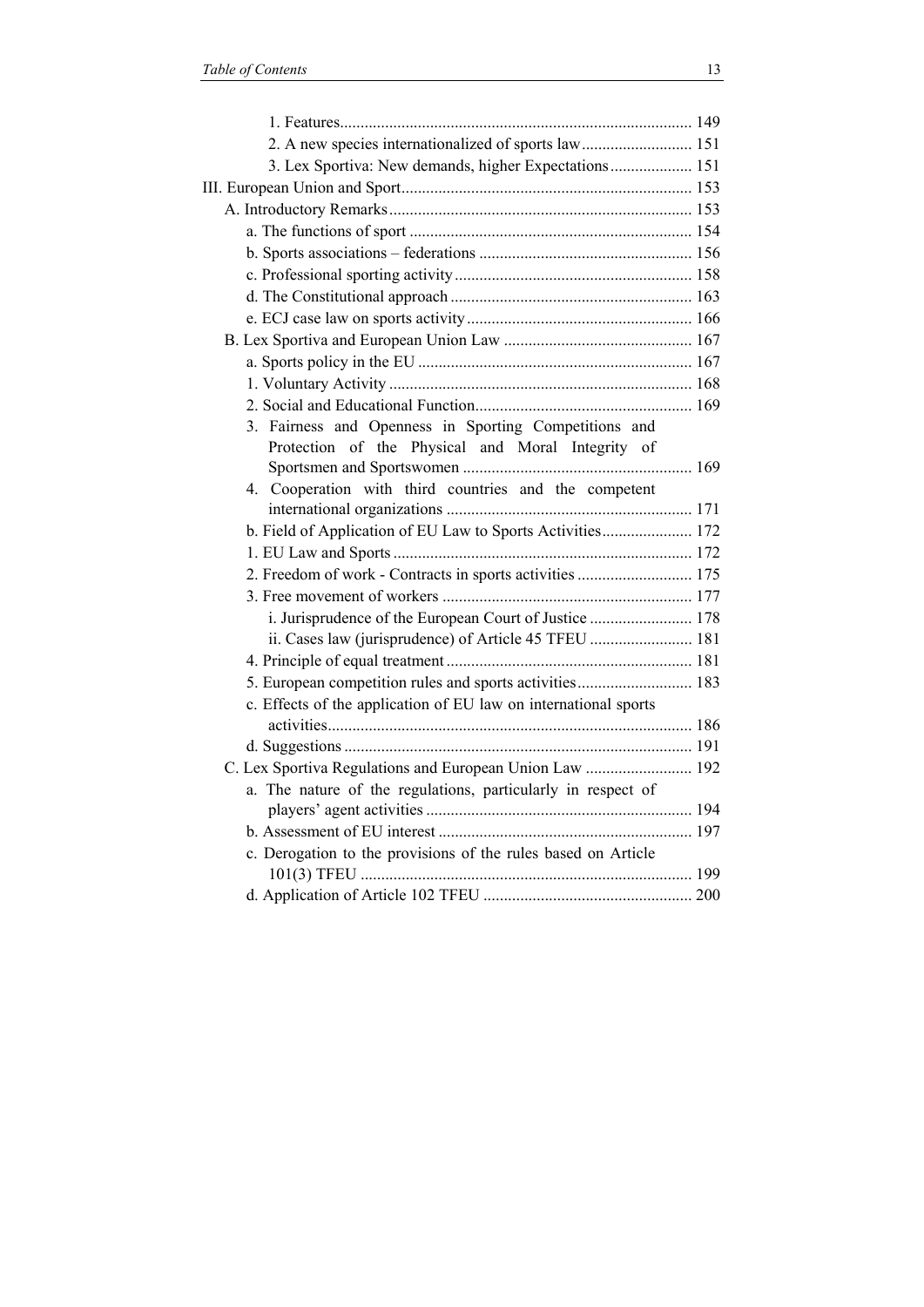## **Part IΙI SPECIAL TOPICS OF SPORTS LAW**

| The nature of the institution of sports and sports<br>a.          |  |
|-------------------------------------------------------------------|--|
|                                                                   |  |
|                                                                   |  |
|                                                                   |  |
|                                                                   |  |
| c. The protection of Sports Ethics and of Sports Competition  236 |  |
|                                                                   |  |
|                                                                   |  |
|                                                                   |  |
| a. Liability and Illegal Actions in Sports according to Sports    |  |
|                                                                   |  |
| b. Criminal Intention and Liability associated with sports        |  |
|                                                                   |  |
| c. Nullity of the intentional criminal character of an action     |  |
|                                                                   |  |
|                                                                   |  |
|                                                                   |  |
|                                                                   |  |
| II. Doping in Sports - Performance - enhancing Drugs 264          |  |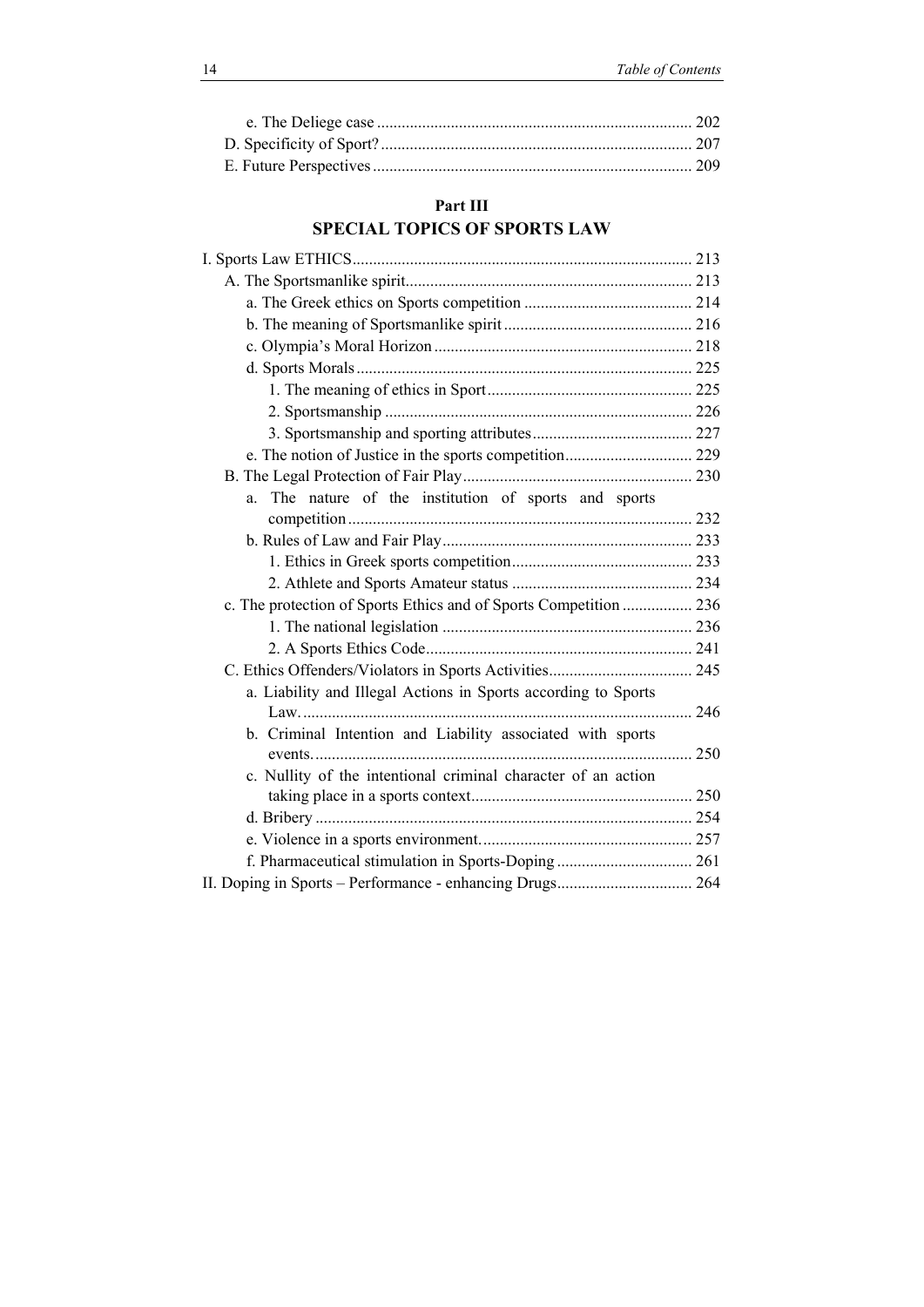| a. Applicable Law on Doping According to the Domestic      |  |
|------------------------------------------------------------|--|
|                                                            |  |
|                                                            |  |
|                                                            |  |
|                                                            |  |
|                                                            |  |
| 2. Criminal - disciplinary and moral aspect of Doping 288  |  |
|                                                            |  |
|                                                            |  |
|                                                            |  |
|                                                            |  |
|                                                            |  |
|                                                            |  |
|                                                            |  |
|                                                            |  |
|                                                            |  |
|                                                            |  |
|                                                            |  |
|                                                            |  |
|                                                            |  |
|                                                            |  |
|                                                            |  |
|                                                            |  |
|                                                            |  |
|                                                            |  |
|                                                            |  |
| 1. International – European Union legal framework 316      |  |
|                                                            |  |
|                                                            |  |
|                                                            |  |
| 2. Moral and Ethical restrictions on Sports Sponsoring 319 |  |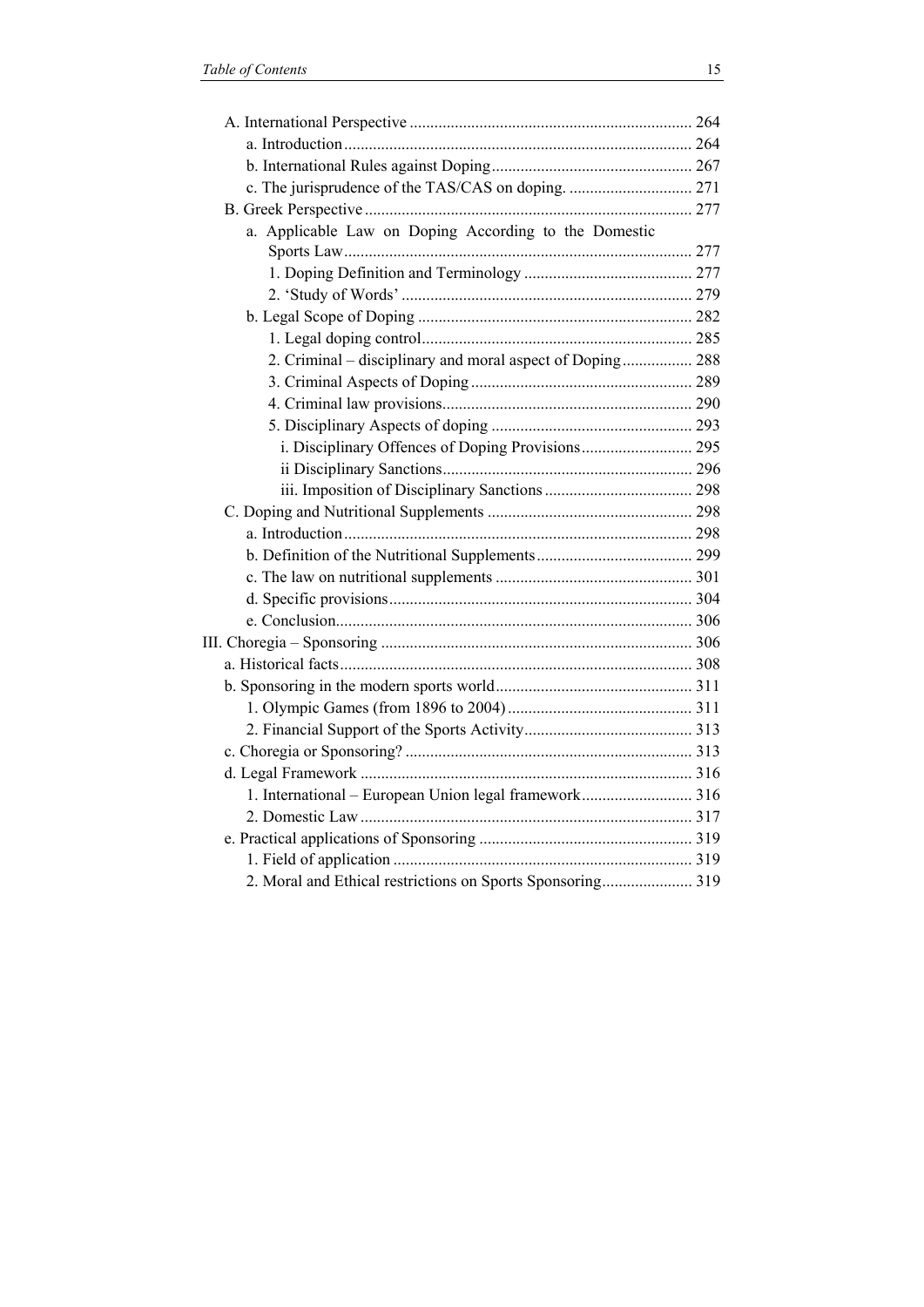| 6. Mediation for the conclusion of a sponsoring agreement  330   |  |
|------------------------------------------------------------------|--|
|                                                                  |  |
| g. Sponsoring agreements and consequences of the breach of anti- |  |
|                                                                  |  |
|                                                                  |  |
|                                                                  |  |
|                                                                  |  |
| b. Exclusivity of Broadcasting of Sports events (Broadcasting    |  |
|                                                                  |  |
|                                                                  |  |
| a. Television Rights for the Broadcasting of Sports Games  341   |  |
| b. Granting the exclusive right to broadcast Sports Games  342   |  |
|                                                                  |  |
|                                                                  |  |
|                                                                  |  |
|                                                                  |  |
|                                                                  |  |
|                                                                  |  |
|                                                                  |  |
|                                                                  |  |
|                                                                  |  |
| 1. Cases where the personality of the minor athletes is          |  |
|                                                                  |  |
|                                                                  |  |
|                                                                  |  |
|                                                                  |  |
|                                                                  |  |
|                                                                  |  |
| 2. In particular sports betting in the European Union and        |  |
|                                                                  |  |
| b. Specific requirements of the European Community Law on        |  |
| the regulation of sports betting by the Member States  367       |  |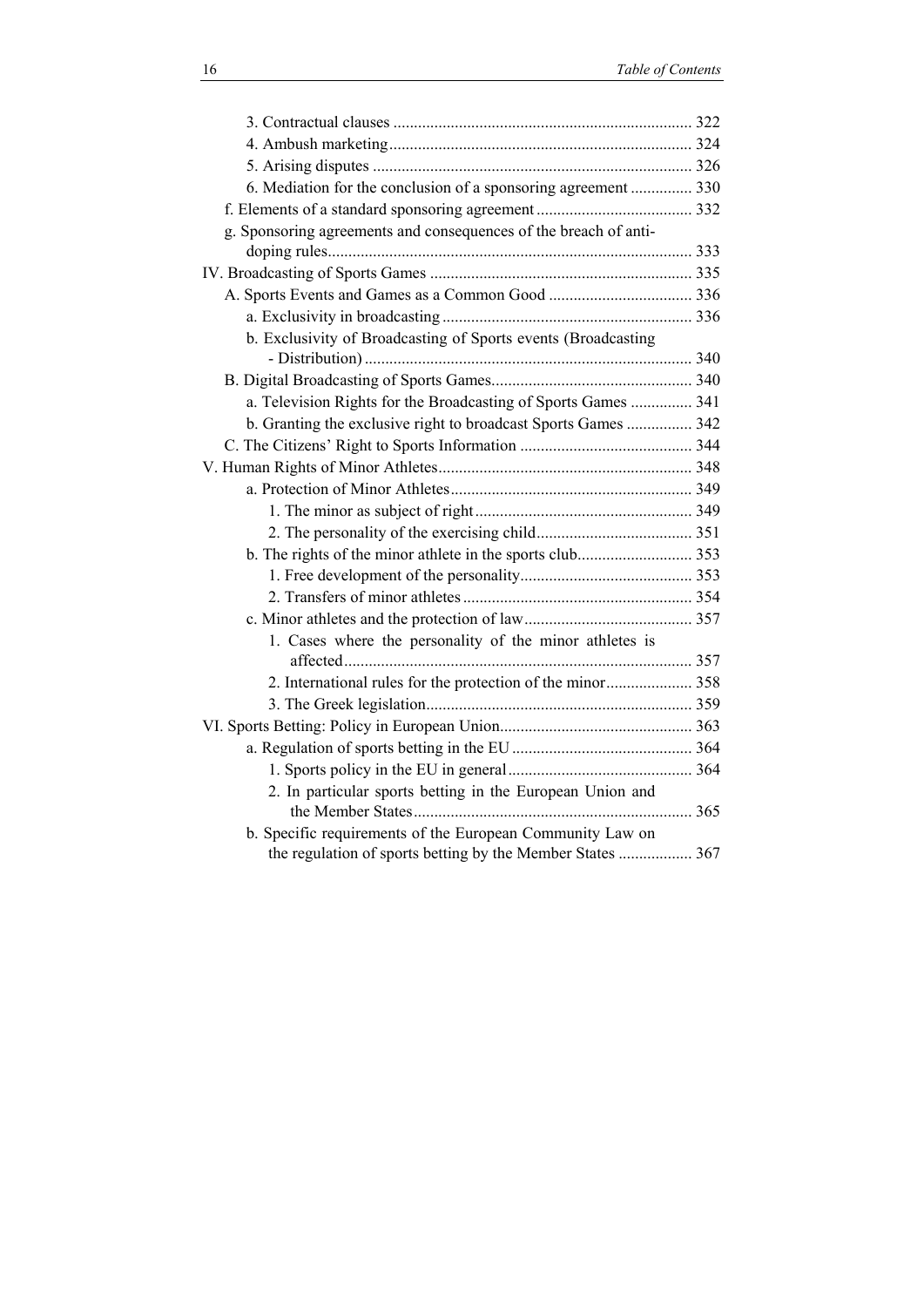#### **Part IV LEX OLYMPICA: LAW OF THE OLYMPIC GAMES**

| b. The Olympic truce as a Legal Institution within the Framework   |  |
|--------------------------------------------------------------------|--|
|                                                                    |  |
|                                                                    |  |
|                                                                    |  |
|                                                                    |  |
| C. The Olympic Charter Rules - National and International Law  398 |  |
|                                                                    |  |
|                                                                    |  |
|                                                                    |  |
|                                                                    |  |
|                                                                    |  |
| a. The Mission of the Institutions Higher Educational 412          |  |
|                                                                    |  |
| c. Research and Teaching in Relation to Olympism  415              |  |
|                                                                    |  |
| a. The Institution of the Olympic Games in Greece and in the       |  |
|                                                                    |  |
|                                                                    |  |
|                                                                    |  |
|                                                                    |  |
| b. Criteria and Conditions for the participation in the Olympic    |  |
|                                                                    |  |
|                                                                    |  |
|                                                                    |  |
|                                                                    |  |
| 4. Olympic Games, Domestic Legislation and Applicable Law  436     |  |
|                                                                    |  |

### **Part V**

## **SPORTING JURISDICTIONAL ORDER**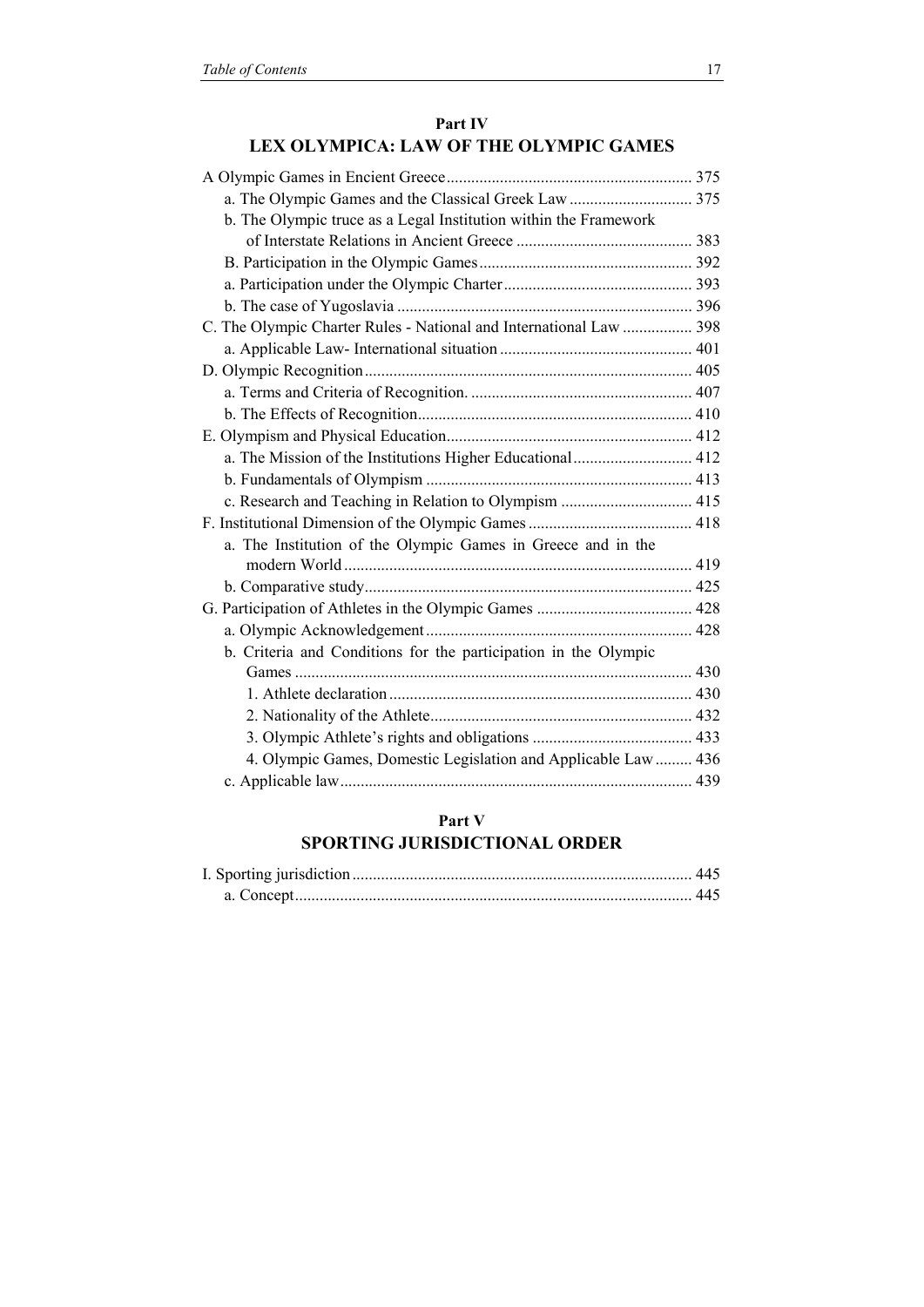| c. Competence of the sport arbitral organs to rule on the             |  |
|-----------------------------------------------------------------------|--|
|                                                                       |  |
|                                                                       |  |
|                                                                       |  |
|                                                                       |  |
|                                                                       |  |
| a. The International Sporting Jurisdictional System 464               |  |
| b. The principle of excluding recourse to the national courts 468     |  |
| c. Arbitration clauses – accession agreements in Greece  472          |  |
|                                                                       |  |
|                                                                       |  |
|                                                                       |  |
|                                                                       |  |
| a. Tribunal Arbitral du Sport (TAS) - Court of Arbitration for        |  |
|                                                                       |  |
|                                                                       |  |
|                                                                       |  |
| e. The Greek Case - The threat of F.I.F.A. to suspend the H.F.F.  495 |  |
|                                                                       |  |
|                                                                       |  |
|                                                                       |  |
| VI. ENFORCEMENT OF DECISIONS THE BLIAMOU CASE  502                    |  |
|                                                                       |  |
| b. Supreme Sports Disputes Resolution Tribunal Decision No.           |  |
|                                                                       |  |
|                                                                       |  |
|                                                                       |  |
|                                                                       |  |
|                                                                       |  |
|                                                                       |  |
|                                                                       |  |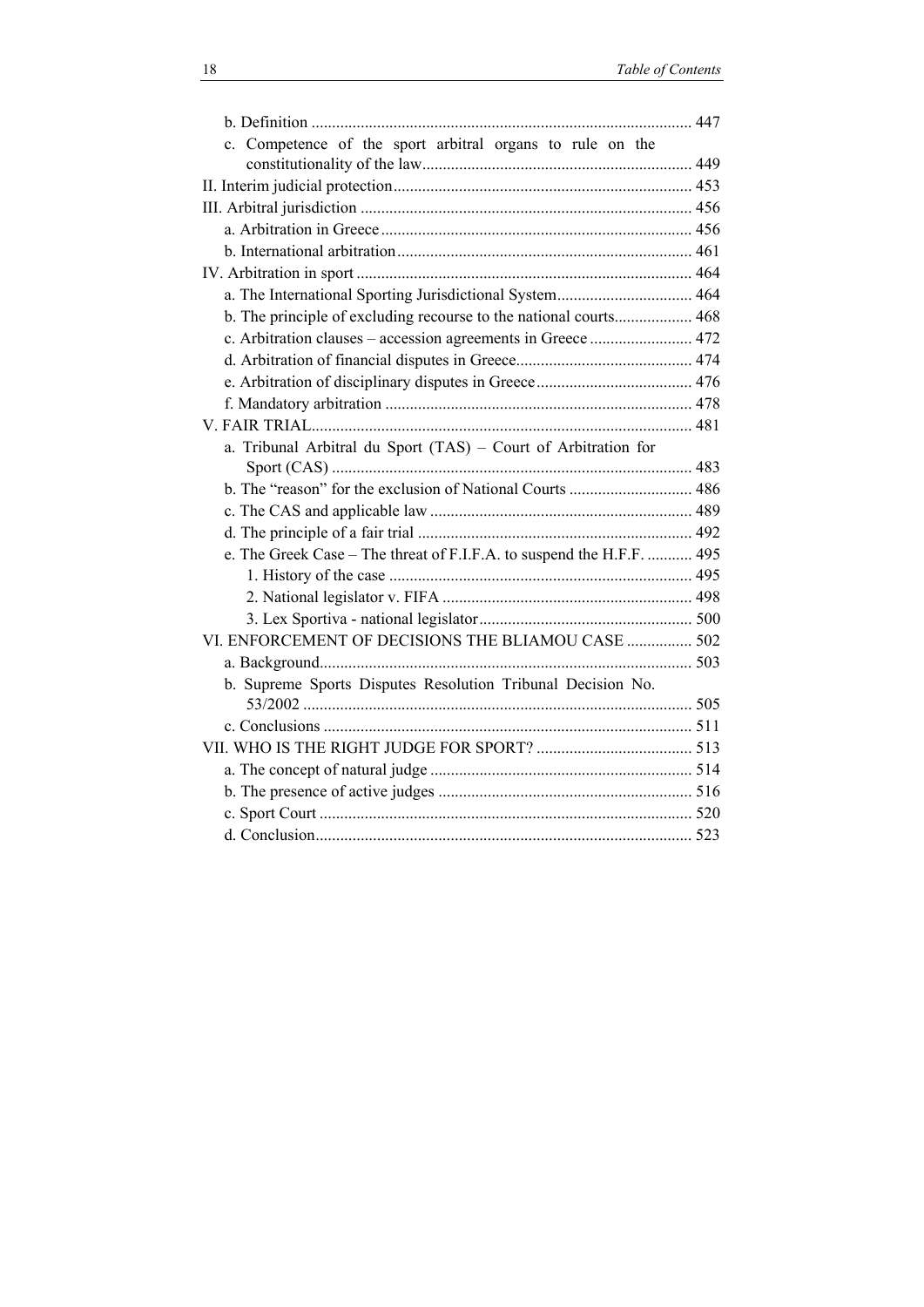| A. Intervention of the Central Administration in the Athletic  |  |
|----------------------------------------------------------------|--|
|                                                                |  |
|                                                                |  |
|                                                                |  |
|                                                                |  |
|                                                                |  |
|                                                                |  |
| a. Constitutional distinction: Physical Education - Sport 537  |  |
|                                                                |  |
| 2. The international rules on Physical Education  539          |  |
| 3. Physical Education according to Article 16 par. 2 of the    |  |
|                                                                |  |
|                                                                |  |
|                                                                |  |
|                                                                |  |
|                                                                |  |
|                                                                |  |
|                                                                |  |
|                                                                |  |
|                                                                |  |
|                                                                |  |
|                                                                |  |
|                                                                |  |
|                                                                |  |
| The Personal freedom principle and the Freedom of<br>a.        |  |
|                                                                |  |
| b. The Freedom of the Athlete to chose the sports club that he |  |
|                                                                |  |
|                                                                |  |
|                                                                |  |
|                                                                |  |
|                                                                |  |
|                                                                |  |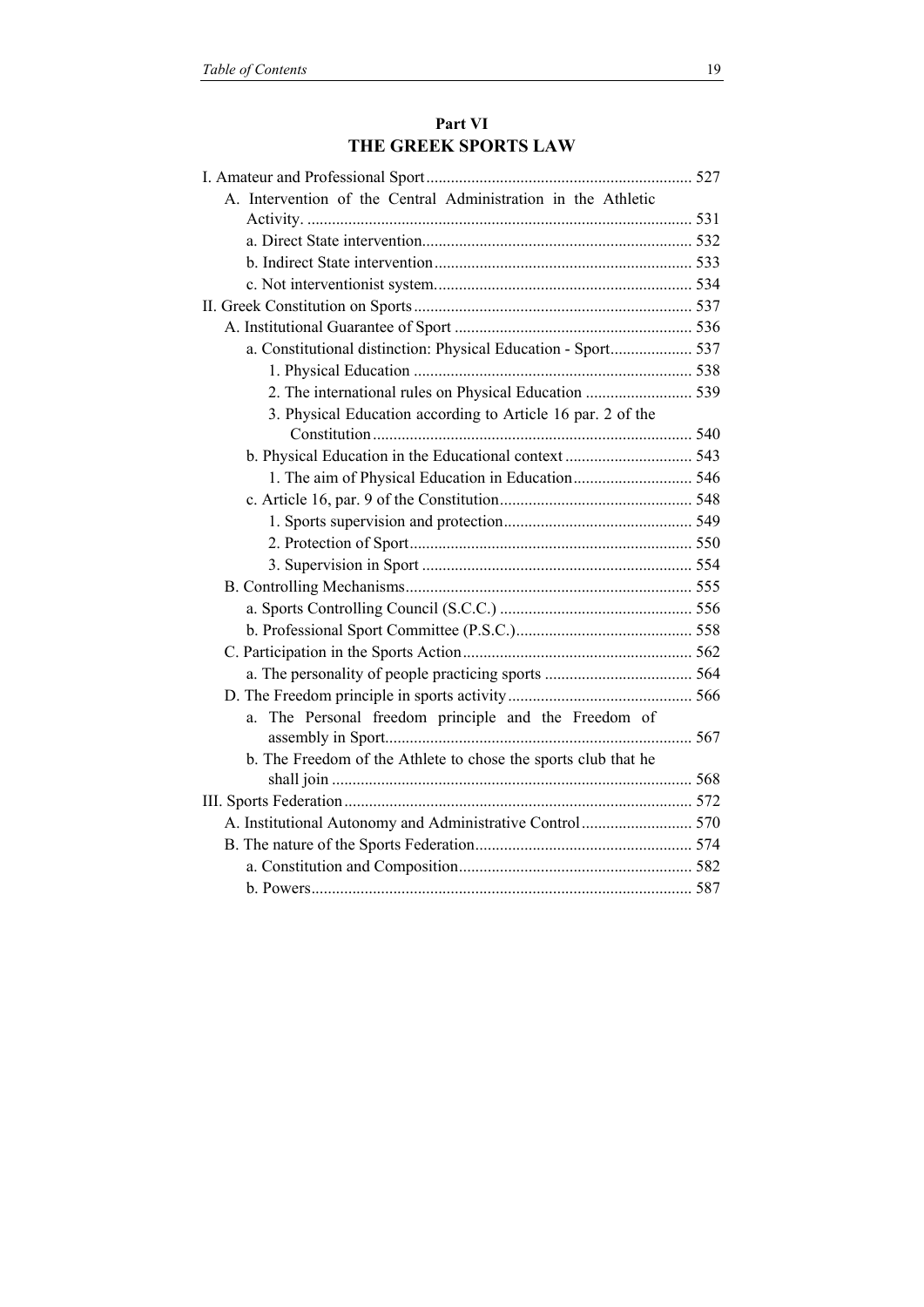| c. Unlawful acts in sports according to the common law 610        |  |
|-------------------------------------------------------------------|--|
| d. Disencumbering the unlawful character of sport acts issue  613 |  |
|                                                                   |  |
|                                                                   |  |
|                                                                   |  |
|                                                                   |  |
|                                                                   |  |
|                                                                   |  |
|                                                                   |  |
|                                                                   |  |
|                                                                   |  |
|                                                                   |  |
| 1. Concealed agreement for the remuneration of an                 |  |
|                                                                   |  |
|                                                                   |  |
|                                                                   |  |
|                                                                   |  |
|                                                                   |  |
|                                                                   |  |
|                                                                   |  |
| c. Remunerated and professional athlete's agreement  658          |  |
|                                                                   |  |
|                                                                   |  |
|                                                                   |  |
|                                                                   |  |
|                                                                   |  |
|                                                                   |  |
|                                                                   |  |